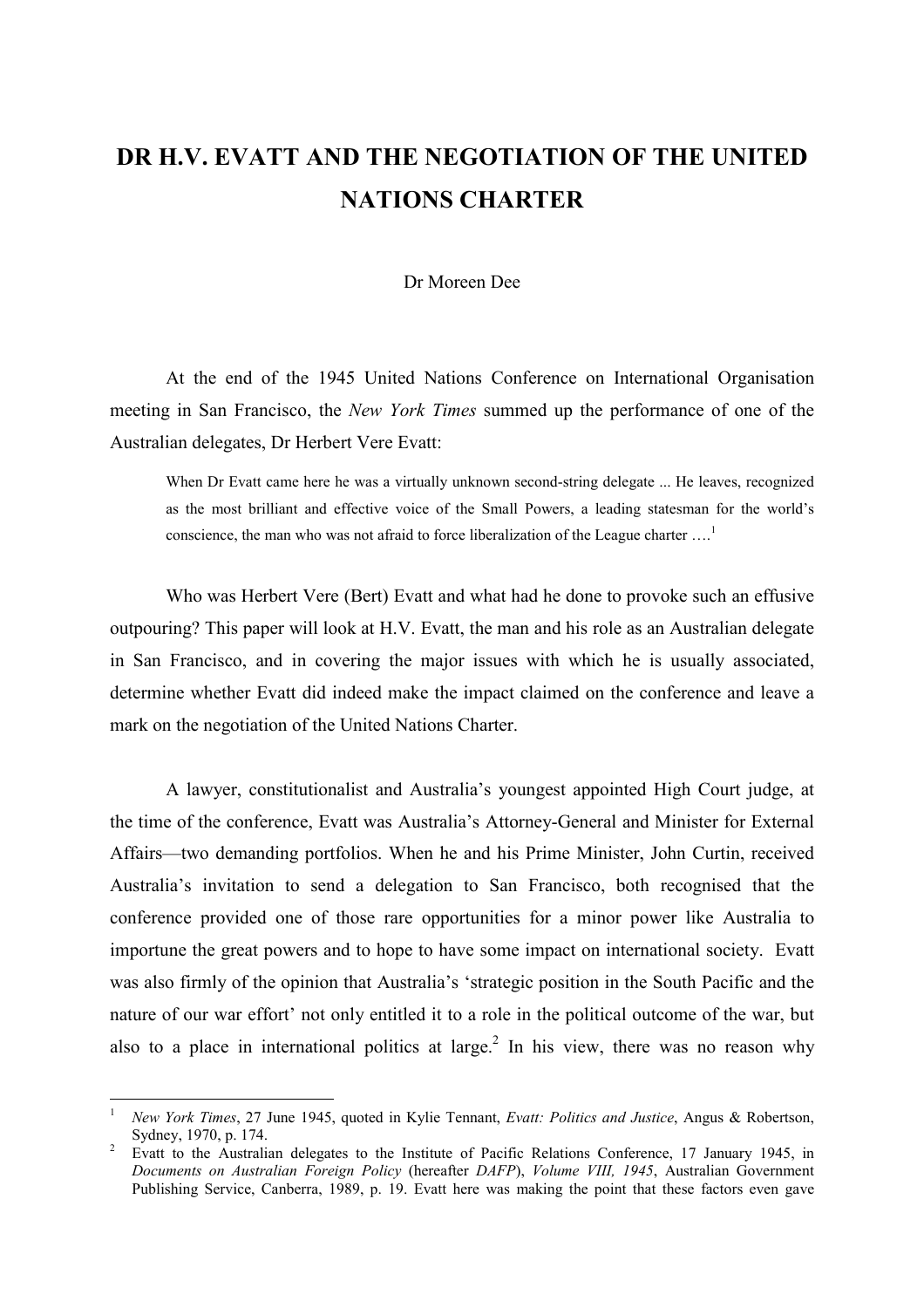representatives of a small power could not be as constructive and inventive as those of a great power. Australian chagrin at being excluded as a minor ally from allied decision-making on postwar planning no doubt added an extra spur to the determination at San Francisco to improve Australia's status in international affairs.

The Australian delegation thus went to San Francisco well informed on the Dumbarton Oaks proposals and with every problem—as Australia saw it—and intricacy memorised. Thoroughly rehearsed and furnished with the services of a small band of advisers and expert consultants, it was exceptionally well prepared to play the very active role that Evatt decided that it should play. Contrary to the great powers' view, Evatt regarded the Dumbarton Oaks plan as a draft for discussion and it was, therefore, 'the duty and the opportunity of [the] conference to pass from general principles to the practical working rules of the proposed organisation'. And he saw much work to be done.<sup>3</sup> Overall, the Australian view was that the proposals, as then drafted, bore 'very many characteristics of a mere prolongation, into the years of peace, of the type of Great Power leadership that [had] been found necessary in order to win the war'.<sup>4</sup> There were real concerns about the almost unlimited power to be given to a small Security Council, the highly restricted function proposed for the General Assembly, the procedure for the settlement of disputes, and issues relating to social and economic cooperation and territorial trusteeship. Particularly worrying was the extensive veto power to be given to the permanent members in the Security Council, meaning, of course, that the Council would only be effective when there was unanimity among all the great powers.<sup>5</sup> This did not sit well with the Curtin Labor government's commitment to the principles of liberal internationalism in international relations.<sup>6</sup> The immediate plan of action was to develop an Australian plan for the establishment of a new international organisation that was more democratic and 'ensur[ed] a wider and more binding assumption of obligations and responsibilities by [its] constituent members' than that proposed in Dumbarton Oaks text. An organisation directed 'towards the maintenance of

-

Australia a strong claim to a place on the proposed Security Council. See also Minutes of British Commonwealth Meeting BCM (45) 5th Meeting, 6 April 1945, ibid., pp. 118–19.

<sup>3</sup> See, Australian Delegation to Commonwealth Government, 29 April 1945, DAFP, Vol. VIII, 1945, pp. 150– 4. 4

Speech at Plenary Session UNCIO, 27 April 1945, Current Notes on International Affairs (CNIA), vol. 16, no. 4, 1945, p. 109.

<sup>5</sup> Ibid., 117–27; and Forde and Evatt to Curtin, 17 April 1945,DAFP, Volume VIII, 1945, pp. 133–40.

<sup>6</sup> See David Lee, 'The Curtin and Chifley Governments, Liberal Internationalism and World Organisation', in David Lee and Christopher Waters (eds), Evatt to Evans: The Labor Tradition in Australian Foreign Policy, Allen & Unwin, Sydney, 1997, pp. 48–61.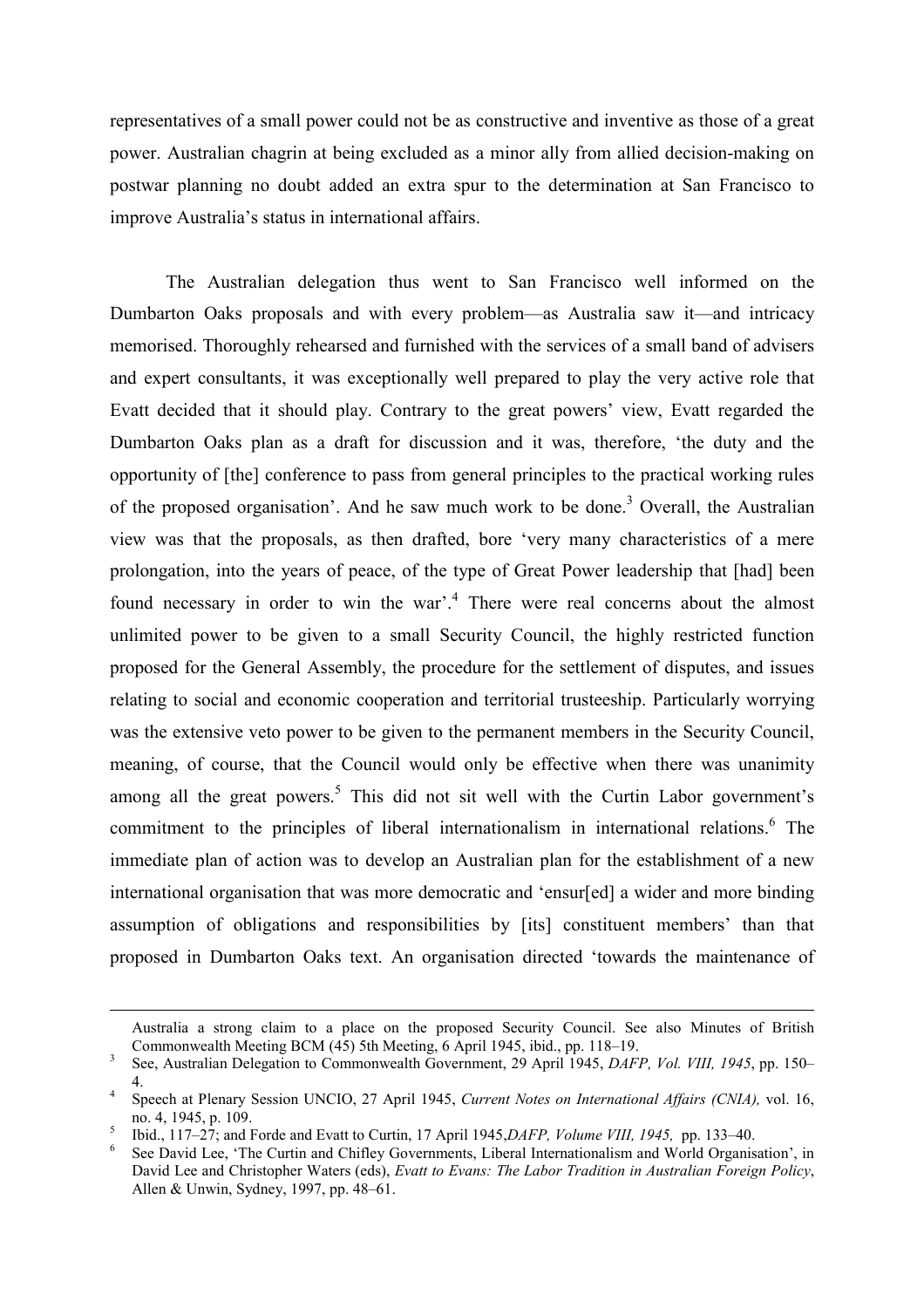world peace and … towards the promotion of economic and social welfare' and applying the rule of law to international relations.<sup>7</sup>

Australia's quest to make a difference, however, could well have been over before it even began. Evatt had great difficulty in concealing his bitterness that the Australian Deputy Prime Minister, Frank Forde, the other senior minister to go to San Francisco, and not he like other foreign ministers—was chairman of the Australian delegation. A tumultuous personality with a towering intellect, Evatt believed Forde failed to grasp the importance of the issues that hung in the balance and the significance of the amendments that Australia was proposing. To make matters worse, Forde was too much the politician, too agreeable and too willing. Evatt, for his part, believed that such niceties did not support the approach Australia needed to take at the conference, arguing 'we have got to deal with tough people and in Australia's interests we have to be equally tough'.<sup>8</sup> Despite the undercurrent between the two, once the conference was underway Forde, in the main, let Evatt do the job he was more fitted to do.<sup>9</sup> In the days after the opening formalities Evatt soon established himself as the effective head of the Australians and had few qualms about doing so. From this point on, with boundless enthusiasm and extraordinary stamina, he was almost manic in his pursuit of the amendments deemed important to Australian interests.

And he needed to be. The elaborate committee system of the conference presented a considerable challenge to a delegate like Evatt, pursuing an Australian concept of how the whole charter should be formulated and who accordingly had submitted a host of amendments. As Chairman of the Australian delegation Forde was the Australian voting member on the Steering Committee, but he arranged for Evatt to attend as a non-voting adviser 'when any special matter on which he might like to state his views is being considered'.<sup>10</sup> Evatt, however, was the Australian representative on the Executive Committee of  $14<sup>11</sup>$  and also managed to get himself elected to 20 other committees and sub-committees.

<sup>7</sup> Minutes of British Commonwealth Meeting BCM (45), 6 April 1945, DAFP, Volume VIII, 1945, pp. 117–27.

<sup>8</sup> Evatt to Beasley (Minister for Supply and Shipping and Member of the War Cabinet), 1 May 1945, DAFP, Volume VIII, 1945, pp. 154–6.

<sup>9</sup> While the Australian delegation was in London prior to the conference, Australia's former Prime Minister and then High Commissioner to the United Kingdom, Stanley Bruce, counselled Forde that 'his course was to go on quietly maintaining his position …[and] not to attempt … to take on jobs that Evatt was more fitted to do'. Note by Bruce of conversation with Forde, 2 April 1945, DAFP, Volume VIII, 1945, p. 96.

<sup>10</sup> Forde to Curtin, 27 April 1945, *DAFP*, *Volume VIII*, 1945, p. 146.<br><sup>11</sup> Australia's election to the Executive Committee resulted fra

<sup>11</sup> Australia's election to the Executive Committee resulted from Evatt's direct diplomatic efforts in Washington, Paris and London in the three weeks prior to the conference. It had been omitted from the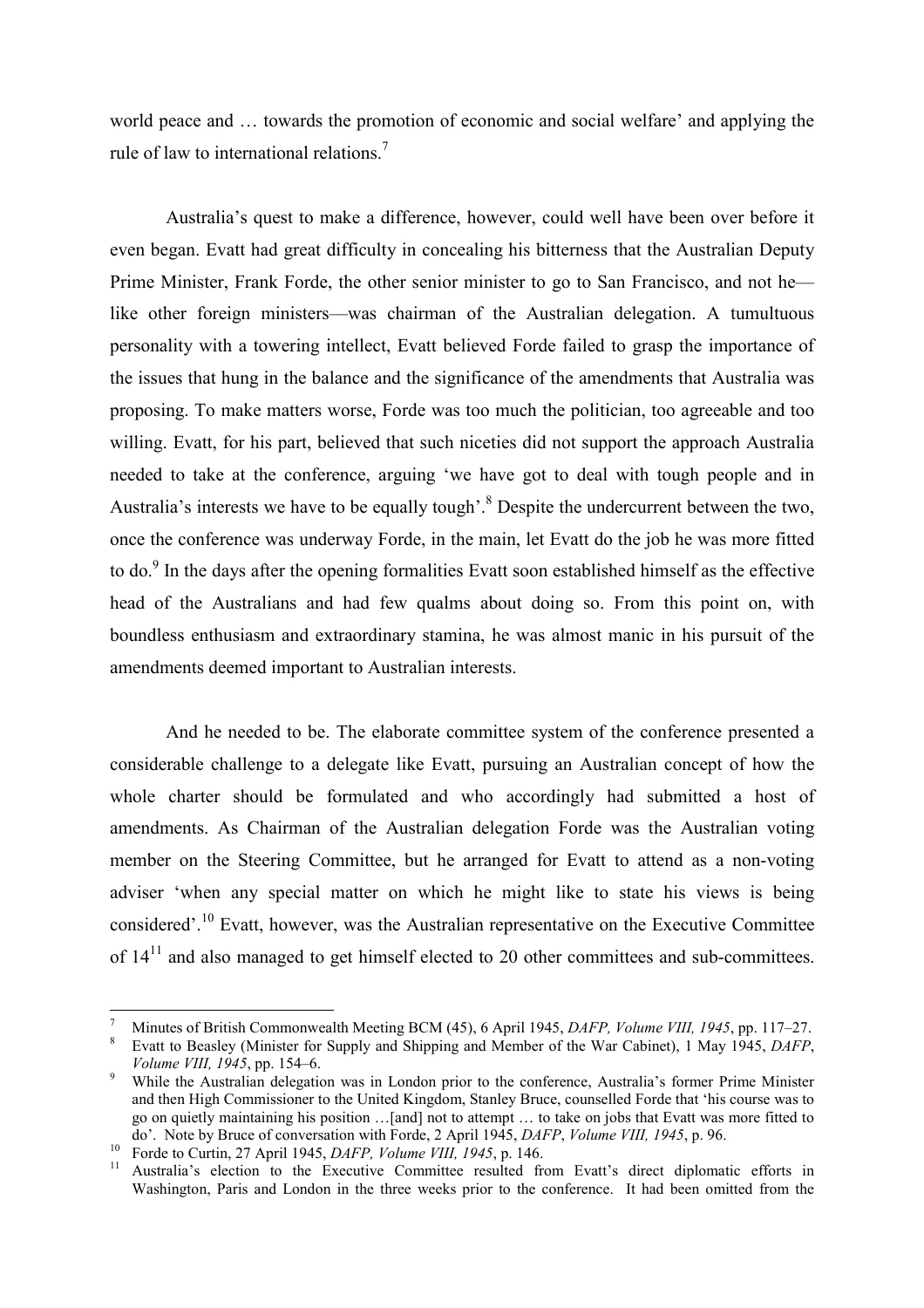He usually achieved this by following up an Australian amendment with an early, energetic and well-informed speech on the topic which would secure his position. His subsequent schedule was exhausting and the wide range of involvement and attack meant that he was attending meetings of commissions and committees until the end of the day's session after ten at night. When meetings clashed, he seems to have had the uncanny knack of being able to choose the one that would prove the toughest fight. His seven, thinly stretched aides would then cover the others together with the relevant Australian expert attached to the delegation. If major issues arose, they sent for Evatt who would be briefed on the status of the debate as he hurried along the corridor from one committee room to another. He was able to maintain his effectiveness on that number of committees and in dealing with the many different issues through his ability to grasp significant points quickly and also to ensure he was equipped with the information essential to the arguments he was developing. To keep his edge, at the end of each full day, he and his officials would work until around two in the morning. One of these aides Paul Hasluck, who himself would be the Minister for External Affairs twenty years later, wrote that 'he [Evatt] was so wrapped up in the Charter that he could move from point to point, and at a few minutes' notice enter into a new fight on any article of the draft'. It is scarcely surprising that he should appear manic and that Hasluck should also recall 'an eighty-hour week for ten weeks. We were all slightly mad by the end'.<sup>12</sup>

In addition to his long suffering officials, Evatt also saw one other avenue that he could use to advantage. He courted the hundreds of news-hungry journalists covering the conference. With the British and American delegation adopting a policy of diplomatic evasion of the press and the Soviets going incommunicado behind closed hotel doors, Evatt was happy to keep the press informed of proceedings, particularly those in which he was involved. He called regular press conferences and in concise, understandable language, he would explain the points he was trying to establish on the conference floor and in the committees and would always answer questions bluntly with conviction. Not surprisingly, subsequent press coverage of the issues important to Evatt heightened their public profile and rallied other small powers to the Australian side. To the journalists 'virtually everything about Evatt [was] big' and perhaps in today's parlance 'they couldn't get enough of him':

-

original list prepared by the sponsors. See, Forde and Evatt to Curtin, 28 April 1945, DAFP, Volume VIII, 1945, p. 148.

<sup>&</sup>lt;sup>12</sup> See Paul Hasluck, *Diplomatic Witness*, Melbourne University Press, Melbourne, 1980, p. 202.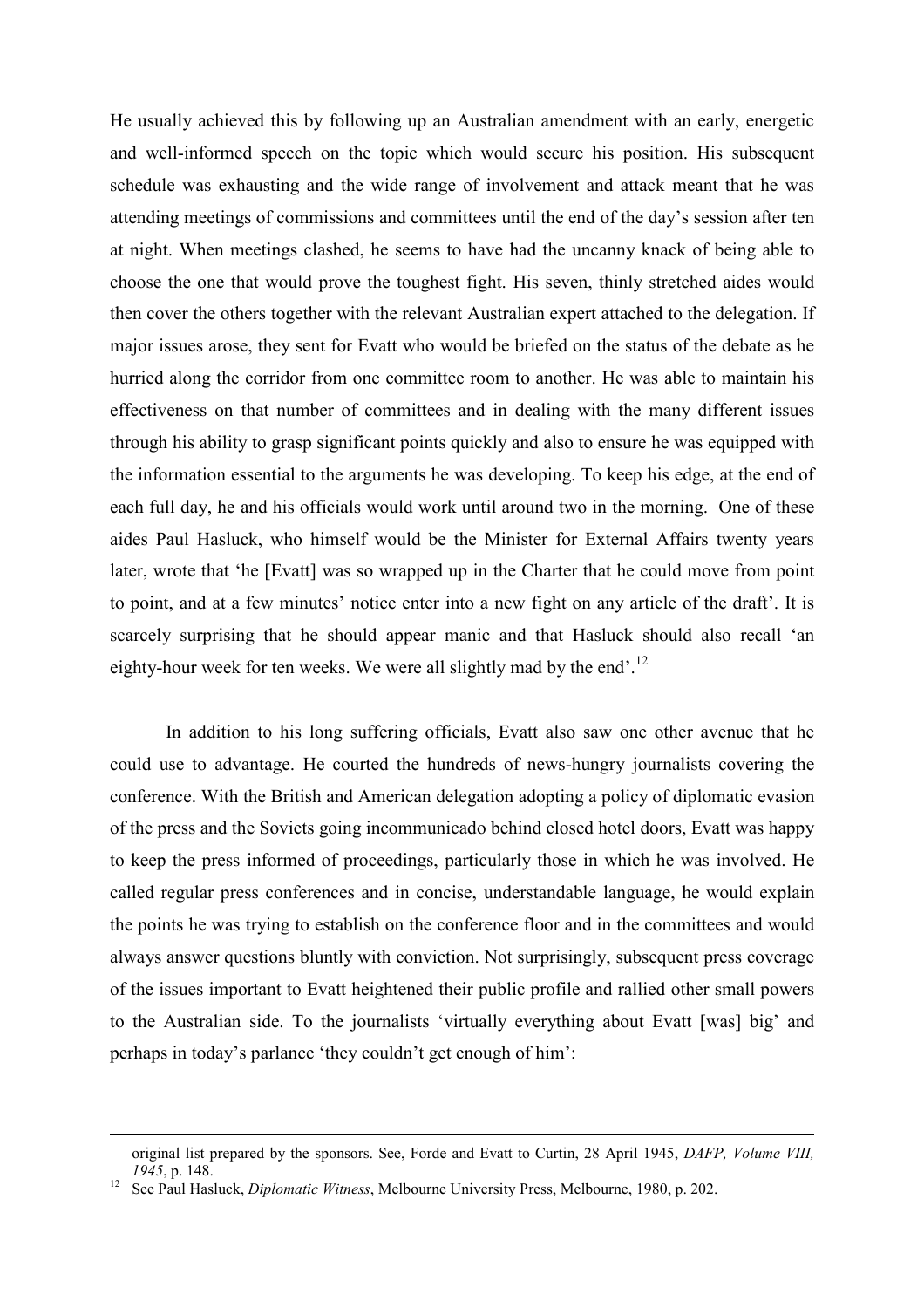Dr Evatt talks hard and listens hard and his simplicity is so basic that yesterday's conference had the intimacy of a seminar … He has a sharp sense of humour and can spot a foul ball almost before it is tossed to him …

There are few delicate nuances connected with Dr Evatt, either mental or physical. He hews to the line and if the line wavers, then the hell with it. He'll draw a new one.<sup>13</sup>

What then were the issues that engaged Evatt and was he successful in having the influence on the Charter that he sought? With 38 Australian amendments to the Dumbarton Oaks draft, indeed there were few issues with which Evatt was not engaged, although it is with the Security Council veto and the General Assembly powers that he is usually associated. Before considering briefly a number of aspects of Evatt's involvement at the UNCIO, it must first be acknowledged that the scope of this paper precludes giving proper attention to the work of other delegations at the conference. The paper, therefore, is only a partial account of the considerable debate that took place on these issues.

The Yalta Formula giving the right of veto to the permanent members of the Security Council was the most provocative and contentious issue at the conference—and, thanks to Evatt, the most public. Evatt, of course, represented only one of 20 nations concerned about, and trying to restrict, the scope of this great power veto. But engaging the interest of the press from the outset with the plea that there was 'no reason why one great power should be able to veto an attempt to settle a dispute through negotiation and arbitration, particularly when that dispute might be in an area outside the power's sphere of influence',  $^{14}$  Evatt became the face of the smaller nations' struggle to decide international issues in concert with the other powers. That discussion of an issue by the Council could be vetoed was incomprehensible.<sup>15</sup> (It must be noted here that there were some members of the US and UK delegations who also felt that the scope of the veto needed to be restricted on this point.) Evatt thought that the Security Council should be able to carry any measure with the support of seven of its eleven members and he wanted clear procedures established whereby the Council could investigate any threat to world peace without any of the great powers being able to sabotage those procedures.<sup>16</sup> But although Australia's amendments to the veto proposals, in general terms, were designed to 'exclude "veto" of permanent members from all arrangements relating to peaceful settlement of disputes', unlike those of most of the other nations, they did allow one exception. Evatt

<sup>&</sup>lt;sup>13</sup> Carolyn Anspacher in San Francisco Chronicle, 14 May 1945, quoted in Tennant, Evatt, p. 171.

<sup>&</sup>lt;sup>14</sup> Californian News, 5 May 1945, quoted in Tennant, Evatt, p. 168.

<sup>&</sup>lt;sup>15</sup> Australian Delegation to Commonwealth Government, 29 April 1945, *DAFP, Vol. VIII, 1945*, p. 151.

<sup>&</sup>lt;sup>16</sup> Forde and Evatt to Chifley (A/Prime Minister), 3 June 1945, *DAFP, Volume VIII, 1945*, p. 189.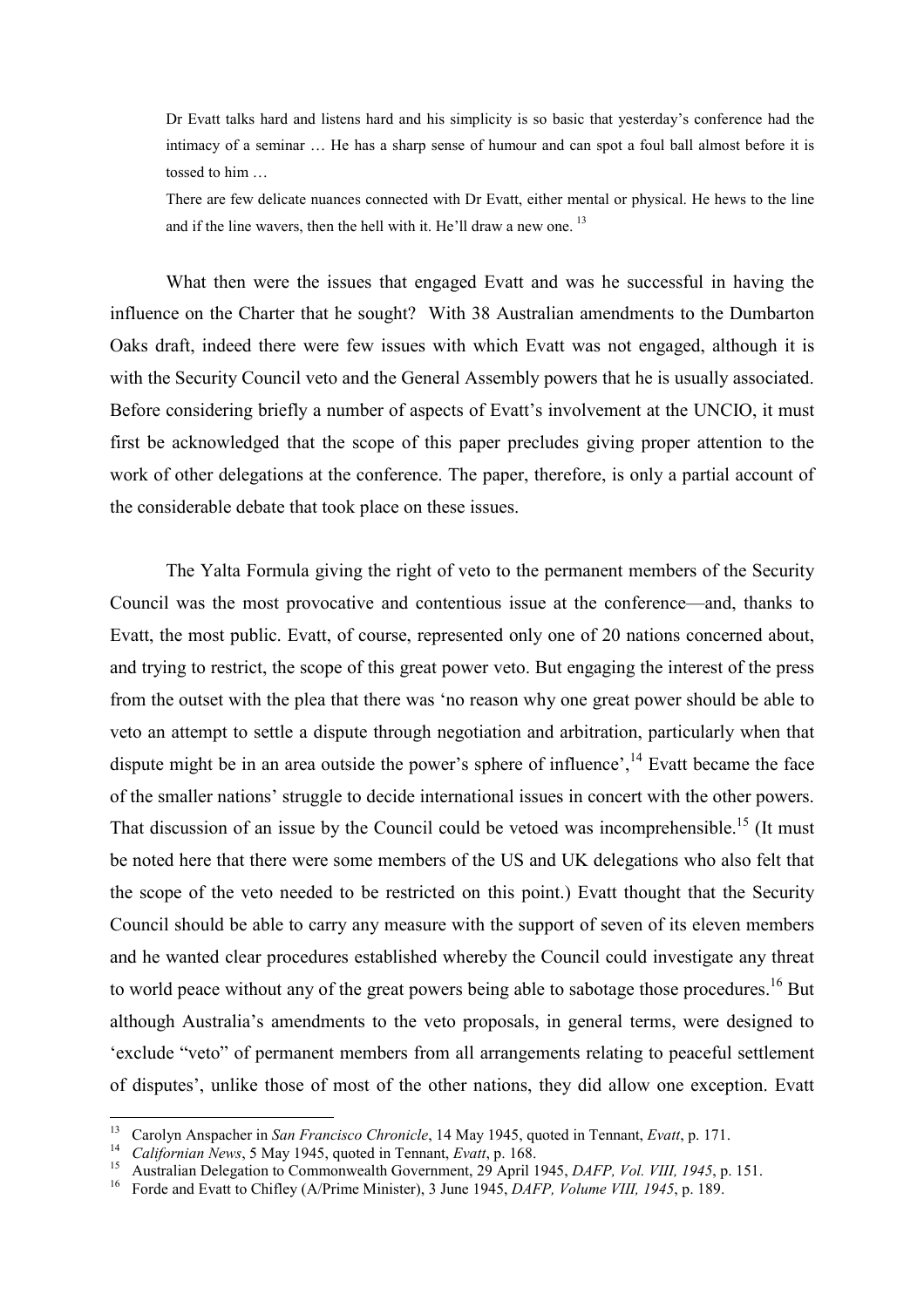conceded that the great power veto could apply on 'decisions involving enforcement action'. That is, that it should be confined to economic and military sanctions after all peaceful means had failed.<sup>17</sup> It was the harsh reality that the great powers could not be forced to take action against their wishes and without them there would be no United Nations or collective security system. As he explained it to the press: 'We don't mind a veto on a shooting-match, because the big powers have to carry the burden of shooting. What we object to is a veto on a talking match'.<sup>18</sup> He would have been even more reconciled to the enforcement action veto if he could have separated the question of revision of the Charter from the Yalta voting formula as it was being interpreted.<sup>19</sup>

No doubt because of his belief that the Australian constitution was unduly rigid. $^{20}$ Evatt felt particularly strongly that the great powers should not be able to veto any amendment to the United Nations Charter. In his view, periodical revision of the Charter would be necessary to meet changing world conditions. It was, therefore, preposterous if just one of the powers failed to ratify an amendment, that amendment was effectively vetoed, even if ratified by all other members of the United Nations. With the support of seven other countries, Evatt tried to water down this proposal so that amendments would be carried after they had been twice approved by a two-thirds majority in successive General Assemblies that included the concurrence of three of the five permanent members.<sup>21</sup> He was alone, however, in being prepared to allow some lee-way. Evatt accepted that the great powers had to lead the new organisation into peace but he regarded this period as a transitional phase.<sup>22</sup> The charter being negotiated, then, was a temporary document suited to this transitional period. This proposition, of course, was totally unacceptable to the Soviet Union, which was only interested in a fixed and permanent charter, and to the not completely unsympathetic United States delegation, which could not consider the prospect of a document ratified by Congress being amended by others at a later date.

<sup>&</sup>lt;sup>17</sup> Department of External Affairs to Posts, 24 May 1945, *DAFP*, *Volume VIII*, 1945, p. 174.

<sup>&</sup>lt;sup>18</sup> San Francisco Chronicle, 31 May 1945, quoted in Tennant, Evatt, p. 171.

<sup>&</sup>lt;sup>19</sup> Forde and Evatt to Curtin, 17 April 1945, *DAFP*, *Volume VIII*, 1945, p. 134.<br><sup>20</sup> See Alan Benout, Let Justice be Done: The Foreign Policy of Dr HV.

See, Alan Renouf, Let Justice be Done: The Foreign Policy of Dr H.V. Evatt, University of Oueensland Press, St Lucia, 1983, p. 219. <sup>21</sup> See Minutes of British Commonwealth Meeting BCM (45) 5th Meeting, 6 April 1945; Forde and Evatt to

Curtin, 17 April 1945; and Department of External Affairs to Posts, 24 May 1945, DAFP, Volume VIII, 1945, pp. 125–6, 137, & 174.

<sup>&</sup>lt;sup>22</sup> Australian Delegation, San Francisco Conference, to Commonwealth Government, 29 April 1945, *DAFP*, Volume VIII, 1945, p. 153.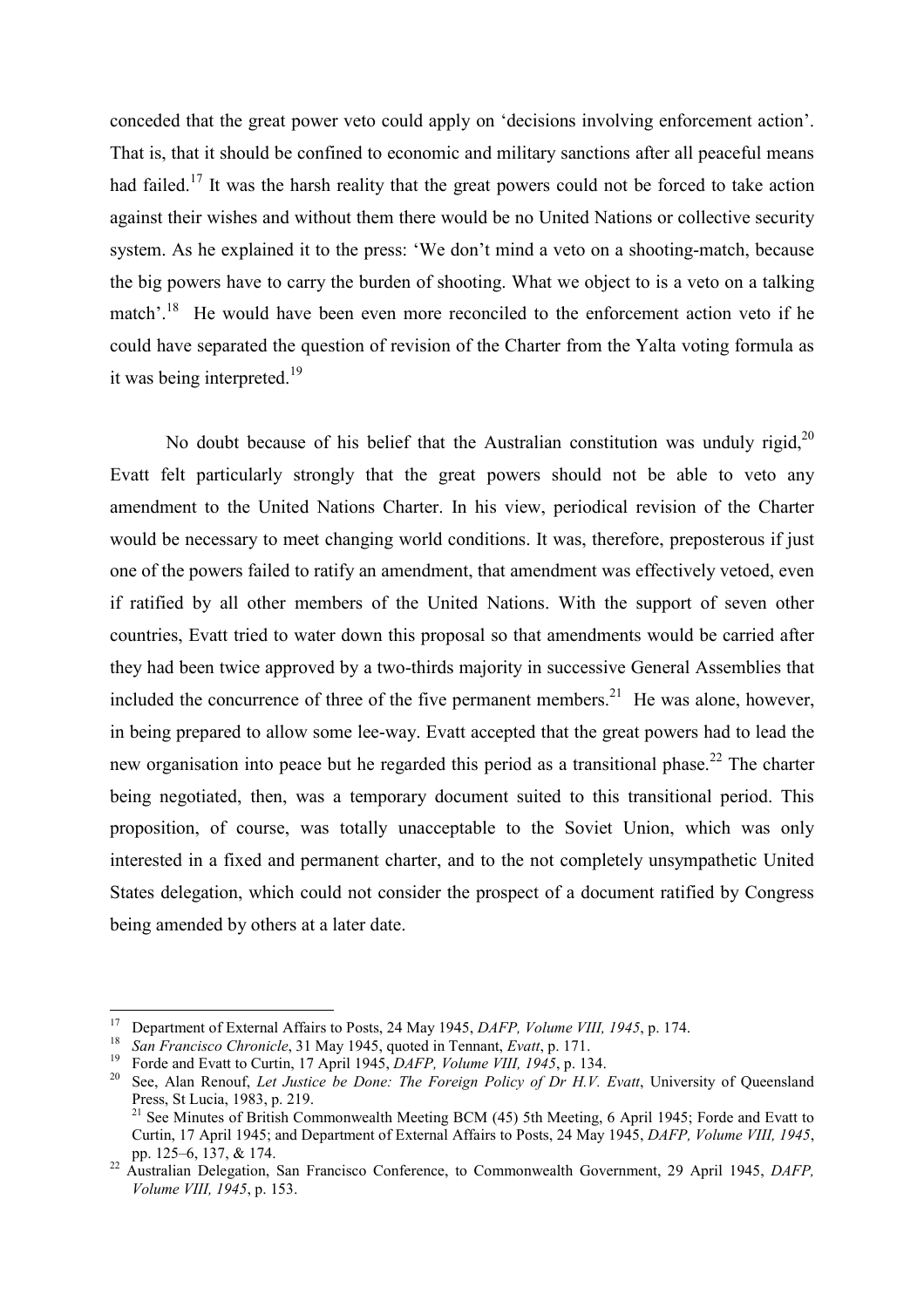One other aspect of the veto that alarmed Evatt was the provision that the Security Council must authorise enforcement action at a regional level. This was a situation that struck at the heart of national security concerns for a large, sparsely populated country like Australia. With the memories of the first attacks ever on Australian soil still fresh, it was vital that Australia have a regional security system as a second line of defence should the world security system fail.<sup>23</sup> The basis of the alternative arrangements that Evatt sought was that, if the Security Council itself did not act in an emergency, it had a right only to be kept informed of regional disputes.<sup>24</sup> Australia, of course, was not alone in its opposition to the regional security veto—the Latin Americans proving to be the most outraged. The issue eventually became one of the main topics of the conference and while Australia's proposals no doubt contributed to the debate and Australian concerns about collective security were assuaged, Evatt's later claim that Australian proposals 'played an important part in helping to shape the amendment eventually adopted' is perhaps exaggerated.<sup>25</sup> The fact is that the formula that went into Article 51 was provided by the United Kingdom delegation.

Although he fought long, hard and tirelessly, Evatt was unsuccessful in obtaining any of the amendments he sought to the veto. At best he got a softening of the terms for amendment finally included in the Charter and, by the end of the conference, Soviet agreement that the veto should not be used to block free discussion of an issue. Yet it was mainly for his fight over the veto that he was recognised. For ten days he had pounded away at the implications of the proposals for the smaller nations and as the New York Times reported 'by fighting head-on with Russia, tying up for days decisions which in more pliable hands might have slipped by silently, had dramatised the misuse of the veto power'.<sup>26</sup> Although this was Evatt's biggest and most drawn-out fight of the conference, it was one that he accepted that he could never win completely and, importantly, he knew when to back away. He knew he was never going to overcome Soviet determination to have the veto they wanted, as he also knew that without the veto United States Congress support of the United Nations would rapidly vanish. He was less accommodating to the United Kingdom delegation, however, who he believed had hampered the Dominions through a lack of

<sup>&</sup>lt;sup>23</sup> Forde and Evatt to Curtin, 17 April 1945, *DAFP*, *Volume VIII*, 1945, p. 137.

<sup>&</sup>lt;sup>24</sup> See, Forde and Evatt to Chifley, 18 May 1945; and Department of External Affairs to Posts, 24 May 1945, DAFP, Volume VIII, 1945, pp. 170 & 175.

 $25$  Parliament of the Commonwealth of Australia, United Nations Conference on International Organization, Report by the Australian Delegates, Canberra, 1945, p. 27.

<sup>26</sup> New York Times, cabled to Australian newspapers, quoted Tennant, Evatt, p. 176.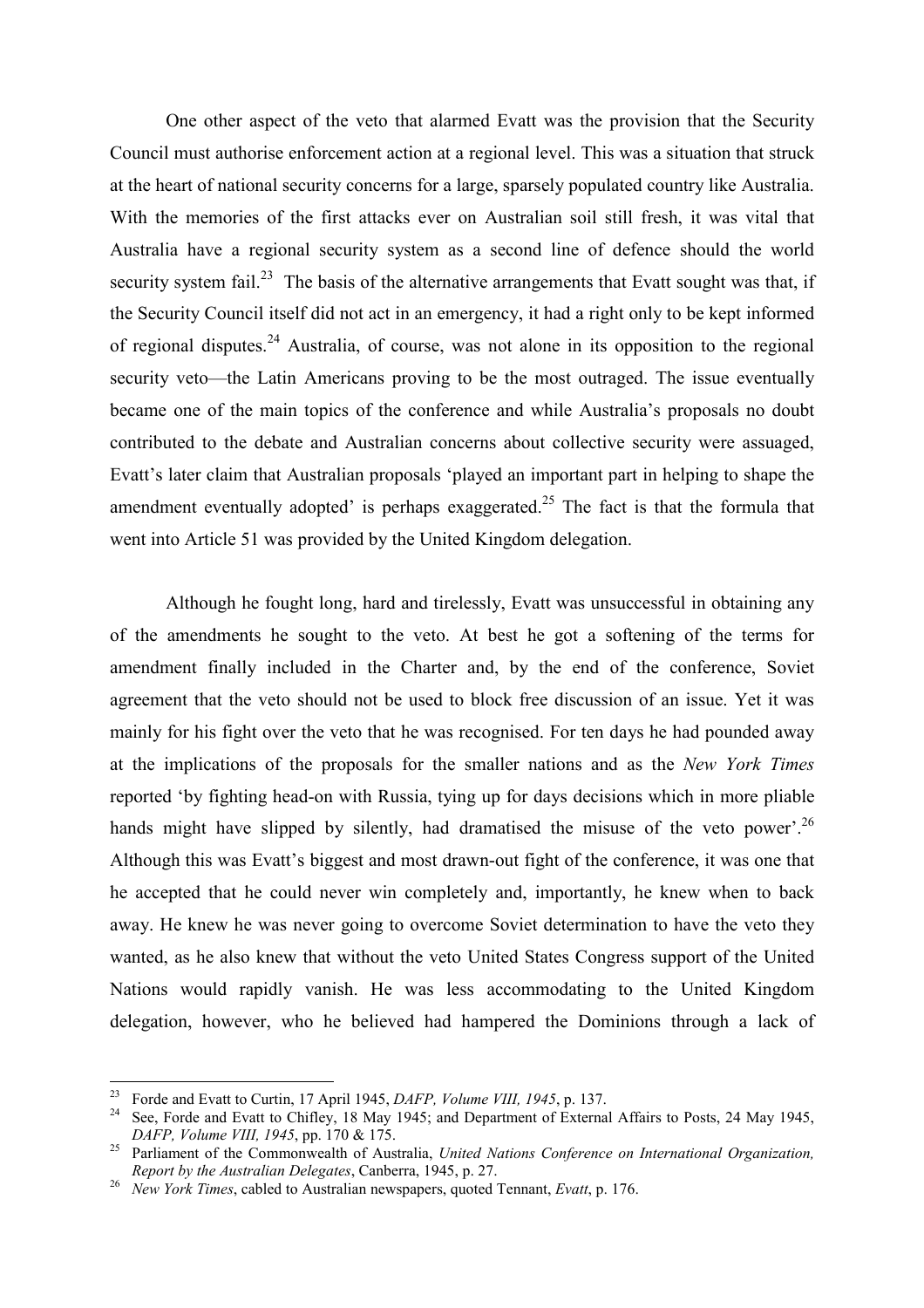consultation on the British interpretation of the Yalta formula and their apparent divergence from points agreed at the British Commonwealth Meeting prior to San Francisco.<sup>27</sup>

The second great issue with which Evatt is associated was his campaign to enlarge the powers of the General Assembly. Here he was more successful. He emerged as the leading voice of the small powers in the long and complex process of dealing with this topic, eventually negotiating directly with the great powers. Like the some 20 other delegations that submitted amendments to raise the status of the Assembly, Evatt rejected the great powers' plan to give the Security Council dominance and confine the Assembly to considering 'principles' and 'questions' and only making recommendations on generalities. Evatt's view was that ultimately the Assembly 'should become the central organ or the forum in which the conscience of the people of the world should have its most potent expression'.<sup>28</sup> He was resolved that the smaller nations had to have the maximum possible role in international relations. The heart of the issue was which organ should be dominant: the Security Council of 11 members, the great powers where they were protected by the veto, or the General Assembly, representing the whole membership and where none enjoyed veto protection.

Initially, the Australian amendments were extreme. The Council would have become the creature of the Assembly with very particular functions and subject to constant Assembly surveillance even in the exercise of those functions. Evatt quickly discarded these and circulated a new amendment that included two major rights for the Assembly. The first was the right of the Assembly to discuss and make recommendations on any matter 'affecting international relations', with just the one exception that the Security Council be left 'unhampered in handling immediate threats to peace'.<sup>29</sup> The second was a bid to avoid the difficulties that had arisen in the League of Nations, with the League Assembly unable to deal with matters under discussion by the Council even if these matters had become bogged down. Evatt's amendment sought that if a three-fourths majority of the Assembly considered that the

<sup>27</sup> <sup>27</sup> Forde and Evatt to Chifley, 4 June 1945, *DAFP, Volume VIII, 1945*, p. 195.<br><sup>28</sup> Speech at the Blopen: Secsion UNCIO, 27 April 1945, in *CNIA*, yol. 1

Speech at the Plenary Session UNCIO, 27 April 1945, in CNIA, vol. 16, no. 4, 1945, p. 98. See also, Commonwealth Government to Cranborne, 5 September 1944, DAFP, Volume VII, 1944, p. 521.

<sup>&</sup>lt;sup>29</sup> Speech at Plenary Session in *CNIA*, vol. 16, no. 4, 1945, p. 99; and Forde and Evatt to Curtin, 17 April 1945, DAFP, Volume. VIII, 1945, p. 135.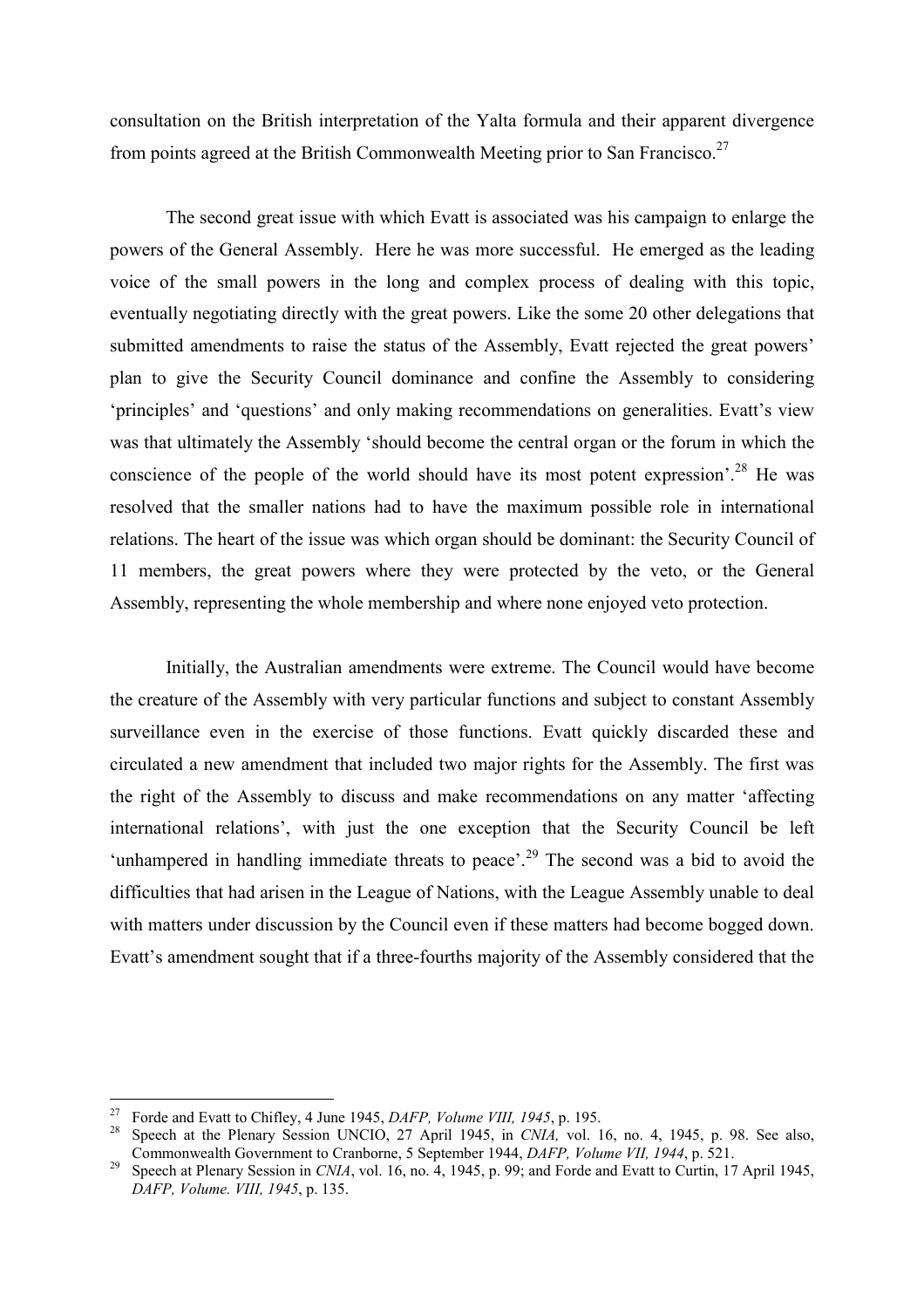Security Council 'had ceased to exercise its function in relation to [a] dispute', the Assembly would have the right to take over and make recommendations on the issue. $30$ 

While the great powers could accept much in Evatt's amendment, they rejected these two key principles. Many of the delegations of the small powers felt as strongly as Evatt about restricting the functions of the Assembly and with their support and sensing that this was a fight that could be won, this time Evatt did not give way. By sheer energy and persistence, he eventually wore down the great power delegations which acknowledged that, as the accepted voice of the small powers, he was the delegate who had to be satisfied. With the conference at an impasse, Evatt entered into direct negotiations with the United States's Edward Stettinius and the Soviet Union's Andrei Gromyko. Stettinius tried to persuade Evatt to limit freedom of discussion in the Assembly to 'questions relating to the maintenance of international peace and security'. Evatt's subsequent amendment held an inspired solution. Dropping the reference to the Assembly's powers as being anything 'within the scope of international relations', he referred to its scope as being that of the United Nations Charter itself.<sup>31</sup> Given that Article  $2(7)$  of the Charter prohibited UN intrusion into the domestic jurisdiction of states, Evatt's change went a long way to allaying the great powers' fears that majorities in the Assembly might be able to direct the domestic policies of states. After further negotiation Evatt overcame continuing Russian attempts to limit the scope of discussion by laying three versions of a formula on the table and demanding they accept one. Such effrontery succeeded with United States support. The small powers had enlarged the function of the General Assembly, which now had the right to discuss and make recommendations on anything within the scope of the United Nations Charter or 'relating to the powers and functions of its organs'. The only exception was under Article 12 of the Charter, which prohibited the Assembly from making recommendations with regard to any dispute or situation that the Security Council was dealing with, unless requested by the Council to do so. $32$ 

The veto question and the powers of the General Assembly, although the most significant, were only two of the issues on which Evatt actively contributed to the debate at

 $30<sup>°</sup>$ Amendment cited in W.J. Hudson, Australia and the New World Order: Evatt at San Francisco, 1945, Australian National University, Canberra, pp. 93–4. See also, Department of External Affairs to Posts, 24 May 1945, DAFP, Volume VIII, 1945, pp. 174–5.

 $\frac{31}{32}$  Amendment dated 25 May is cited in Hudson, *Evatt at San Francisco*, pp. 99–100.

See Lee, 'The Curtin and Chifley Governments, Liberal Internationalism and World Organisation', pp. 52–3; and Tennant, Evatt, p. 173. Also Articles 10-12, UN Charter.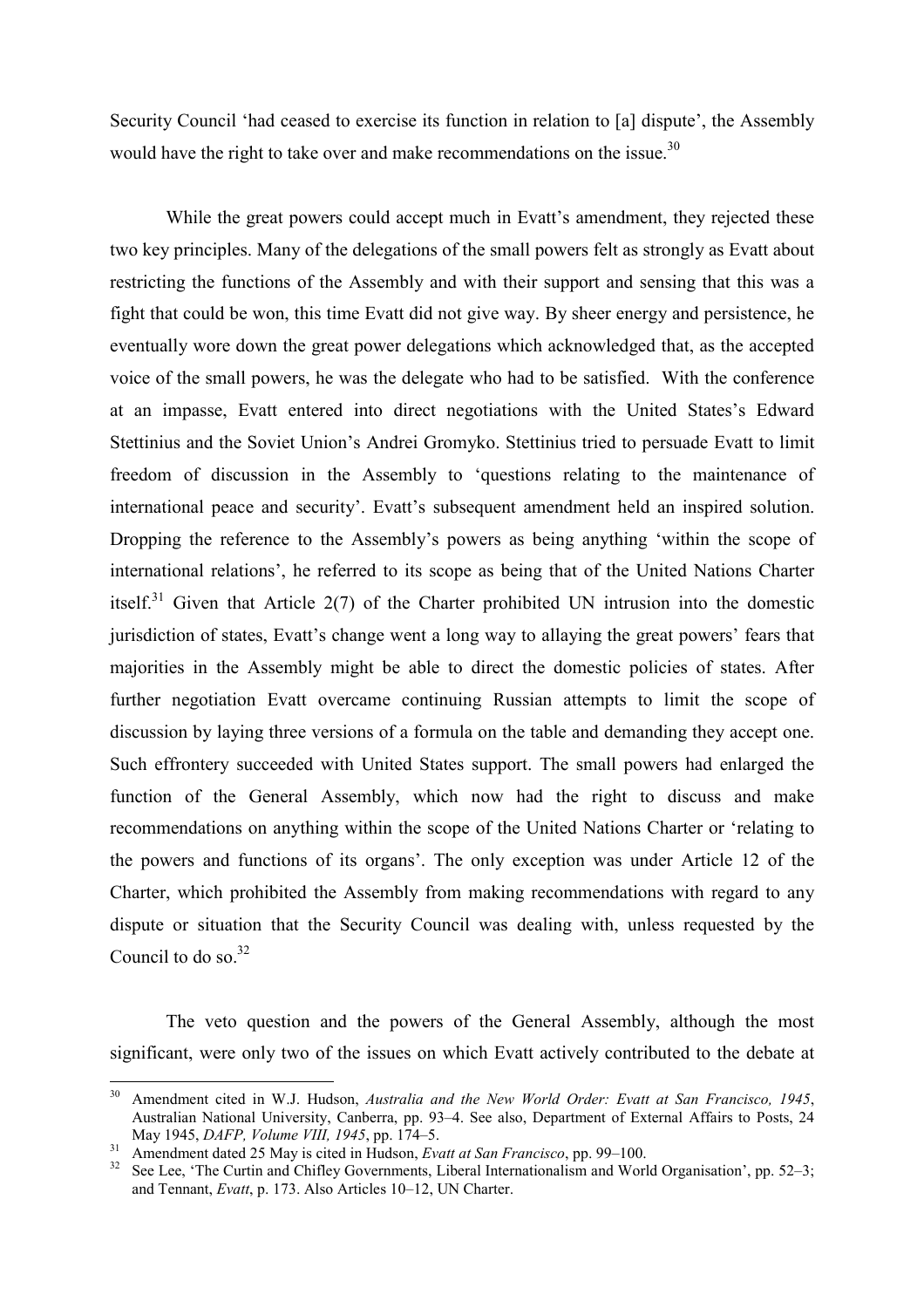San Francisco. He concerned himself deeply with the narrow social provisions of the Dumbarton Oaks draft and helped to widen the scope of the United Nations in economic, social and humanitarian areas, as well as strengthen the authority of the Economic and Social Council.<sup>33</sup> Declaring that 'peace and security must rest on economic justice and social security', he also sought a separate agreement to maintain full employment.<sup>34</sup> Here he came up against the United States delegation, a number of whom thought that 'the Australians were trying to use the international Charter to force a change in their own country'.<sup>35</sup> This was not the case. Nor was it naiveté on Evatt's part (as his domestic critics claimed) to think he could go head to head with the United States on such an issue. Although never particularly interested in economics, Evatt understood that Australia needed the larger industrial states to maintain full employment if it was not to suffer under the United States vision of a new world economic order. Eventually it was the Soviet Union that brokered a formula acceptable to all. It was convoluted, but Evatt prevailed to the extent that his desired full employment obligation became one of taking 'joint and separate action … for the achievement of these purposes'.<sup>36</sup> The late Bill Hudson, a former editor of the Australian *Documents on Australian* Foreign Policy series, who in his own words 'immersed' himself in the UNCIO records, saw Evatt's performance here as being 'so remorseless in pursuing the pledge, mainly in opposition to the United States, that finally he bored the great powers into submission<sup>'.37</sup>

Evatt also regarded the future of the dependent territories as important and entered the fray in the debate on the trusteeship provisions of the Charter. His particular concern here was that the draft failed to make the welfare of the dependent peoples an aim of guardianship.<sup>38</sup> But the trusteeship question became a great power tussle and Evatt was pretty much frozen out in the closed sessions. Although he was prominent in the final drafting of the trusteeship Articles, his actual contribution to the Charter on this issue was limited to the inclusion of a requirement that colonial powers provide the United Nations with regular statistical reports on

 $\overline{a}$ <sup>33</sup> Forde and Evatt to Curtin, 17 April 1945; Australian Delegation to Commonwealth Government, 29 April 1945; and Department of External Affairs to Posts, 24 May 1945, DAFP, Volume VIII, 1945, pp. 137–8, 152– 3, & 174.

<sup>&</sup>lt;sup>34</sup> Speech at Plenary Session, in CNIA, vol. 16, no. 4, 1945, p. 101; and Department of External Affairs to Posts, 24 May 1945, DAFP, Volume VIII, 1945, p. 176.

<sup>&</sup>lt;sup>35</sup> US Delegation, Minutes of 56th Mtg, San Francisco, 28 May 1945, *Foreign Relations of the United States*, 1945, vol. 1, p. 947.

<sup>&</sup>lt;sup>36</sup> Eighth Reporting of Drafting Subcommittee II/3/A, p. 401, quoted in Hudson, *Evatt at San Francisco*, p. 134.<br><sup>37</sup> W.I. Hudson, 'Dr. H.V. Evatt at San Francisco', in Department of Ecroica, Affairs and Trade, Martha

W.J. Hudson, 'Dr H.V. Evatt at San Francisco', in Department of Foreign Affairs and Trade, Monthly Record, vol. 62, no. 4, 1991, p. 170.

<sup>&</sup>lt;sup>38</sup> Australian Delegation to Commonwealth Government, 29 April 1945, *DAFP, Volume VIII, 1945*, p. 153.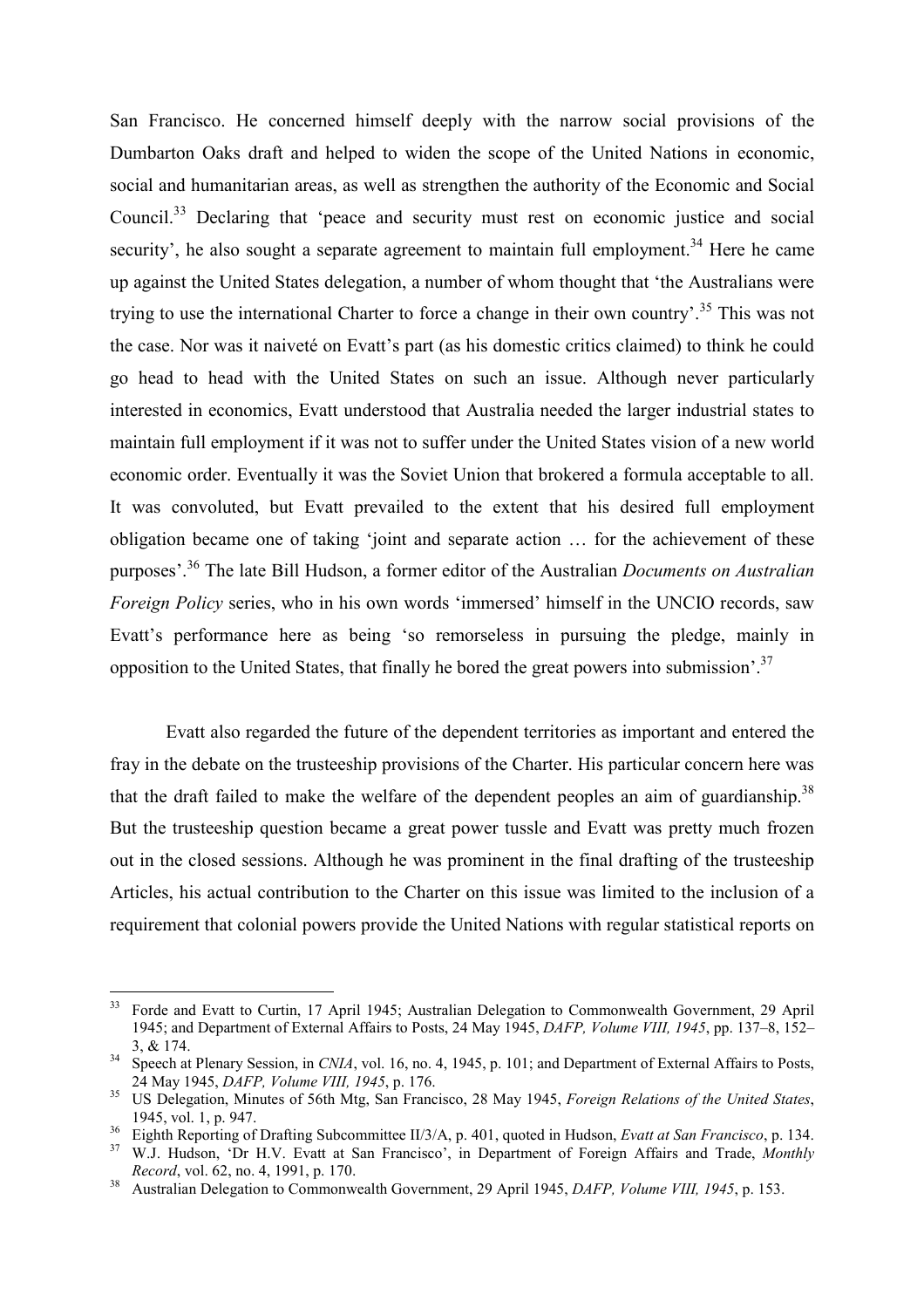the economic, social and educational development of their dependencies.<sup>39</sup> He also had qualified success in seeking to establish criteria for the election of non-permanent members of the Security Council. On this issue, Evatt, as did the Canadians and other middle power delegations, contended that the non-permanent members of the Council should be drawn from and 'represent powers whose material resources, geographical location and willingness to resist aggression make their actual cooperation with the great powers absolutely essential to the effective working of a security system'.<sup>40</sup> But this view was countered by the significance that some of the smaller countries attached to geographical representation and in end both criteria were accepted with equal weight.

Of the 38 formal Australian amendments on the Dumbarton Oaks draft, 26 were either adopted without material change, adopted in principle or made unnecessary by other alterations. In addition to those mentioned, these included the amendments protecting the territorial integrity and political independence of states, and those providing that peaceful settlement proceed 'not arbitrarily but in conformity with the principles of justice and international law'.<sup>41</sup>

For two months, in a display of prodigious energy, Evatt had achieved this result through the tenacity of his advocacy and the care with which he judged the limits to which his arguments could be pushed. Deadlock or the withdrawal of one of the great powers was never part of his strategy, which was to 'vote for the third reading, even if [Australia] did not get the amendments<sup>', 42</sup> At times he was obstinate and abrasive and, as did a number of the other delegations, often irritated the great powers. But the powers had of course set up a conflict situation by convening a conference and then expecting to control it. Any such discussion necessarily was going to see either acquiescence by Evatt and the other small power delegates or some degree of conflict arise when they did not. The records show, however, that the Soviets were not offended by Evatt's approach and that the United States delegation overall had accepted him as a good political operator. The United Kingdom officials—not ministers<sup>43</sup>—on the other hand had mostly been horrified at such barefaced Dominion disrespect. The more pertinent fact is that the records also show that while there had been the

<sup>39</sup> <sup>39</sup> Department of External Affairs to Posts, 24 May 1945, *DAFP*, *Volume VIII*, 1945, p. 175.

<sup>&</sup>lt;sup>40</sup> Australian Delegation to Commonwealth Government, 29 April 1945, *DAFP, Volume VIII, 1945*, p. 152.

Evatt to Makin, 23 June 1945, *DAFP*, *Volume VIII*, 1945, p. 230.

<sup>&</sup>lt;sup>42</sup> Eggleston (Australian Ambassador to US) to Bruce, 9 July 1945, *DAFP, Volume VIII, 1945*, p. 246.<br><sup>43</sup> Evatt to Makin 23 June 1945, *DAFP, Volume VIII, 1945*, p. 232

Evatt to Makin, 23 June 1945, *DAFP*, *Volume VIII*, 1945, p. 232.